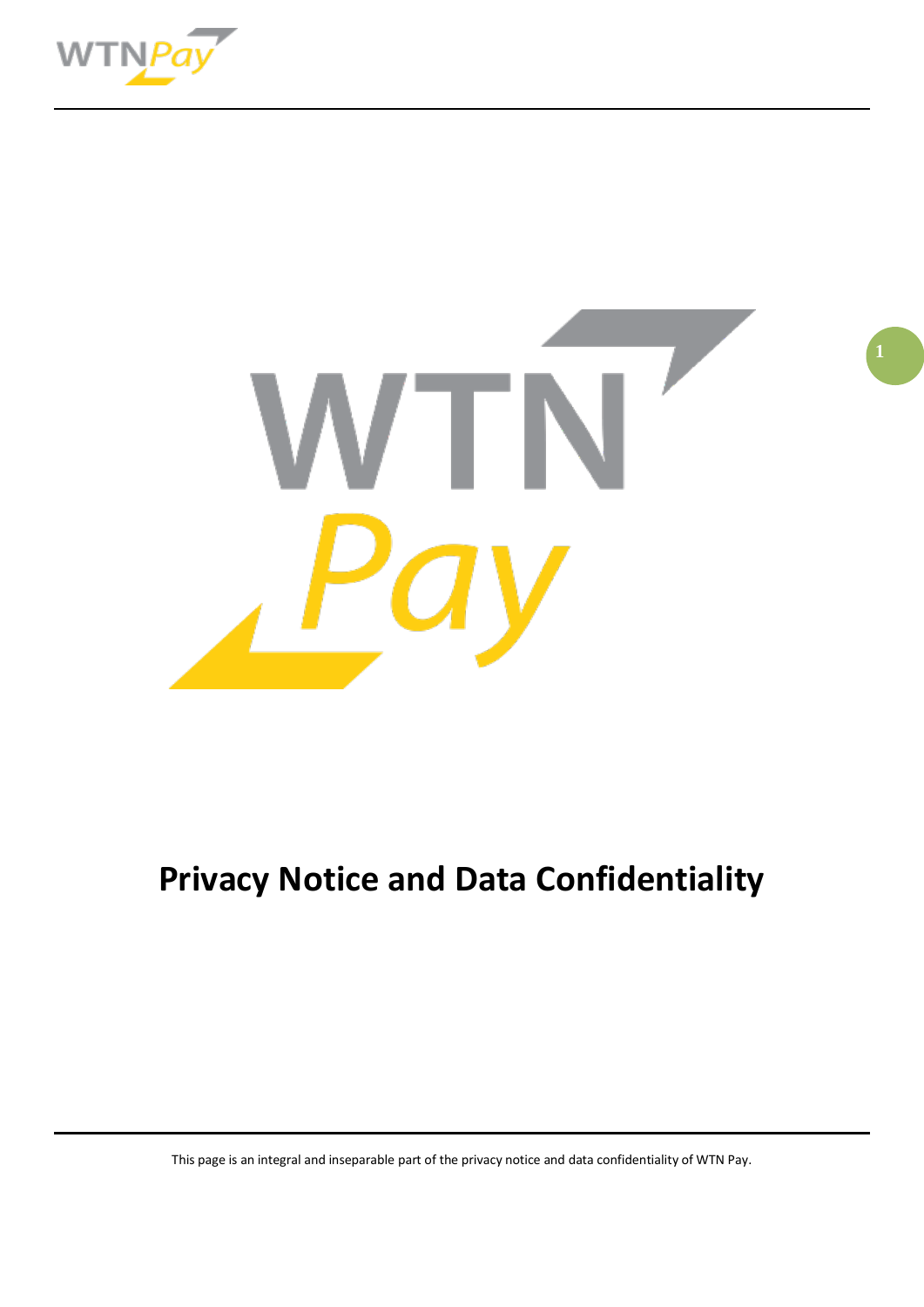

At WTN Pay, we conceive the protection of personal data as an opportunity to create value for users. By making responsible use of personal data, we not only protect the privacy of those who entrusted their data to us, but also allow them to operate safely and confidently in our ecosystem.

Therefore, your privacy is very important to us and we strive to protect it.

In order to be able to provide you with its services, WTN Pay processes, collects and in some cases discloses information about people who, like you, are users and visitors of the websites and/or mobile apps listed here (the "Platforms" and the "Services", respectively).

**2**

This Privacy Notice and Data Confidentiality of WTN Pay (the "Privacy Notice") specifies what data WTN Pay

Libre collects from you, how this data is processed and what WTN Pay can do with this data.

This Privacy Notice is an integral part of the General Terms and Conditions of WTN Pay.

Giving your express, voluntary informed consent to this Privacy Notice is an essential requirement for you to be able to contract and/or enter into any type of relationship with WTN Pay, depending on the applicable legislation in each country.

## **How is WTN Pay integrated and how does this Privacy Notice apply?**

WTN Pay goal is to democratize commerce, money, payments, shipping, and credit. In order to do so, it has generated an ecosystem of integrated services through its platforms: **APP WTN Pay, WTN Pay Marketplace**, All these platforms make up a whole and their interfunctionality is both necessary and indispensable for the provision of the services that WTN Pay provides you with.

For this reason, it is important that you bear in mind that when you register on any of these platforms, you are generating a user that will enable you to operate on all the others.

For this to happen, we need your data to be shared with every WTN Pay company that comprises the platforms. In section 5. "How do we share Personal Data?" you can find more information regarding the latter.

This Privacy Notice applies to all services and data processing operations of WTN Pay, whether it is WTN Pay, its subsidiaries or affiliates.

We should point out that the services provided by WTN Pay and each of its platforms are intended for users located in those countries where WTN Pay has presence or business operations, for example, through a specific Website for a certain country.

#### **2. Who is the controller of Personal Data?**

The controller makes the data processing decisions.

The controller determines which purposes and uses will be given to personal data and which means will be used for the processing of this data.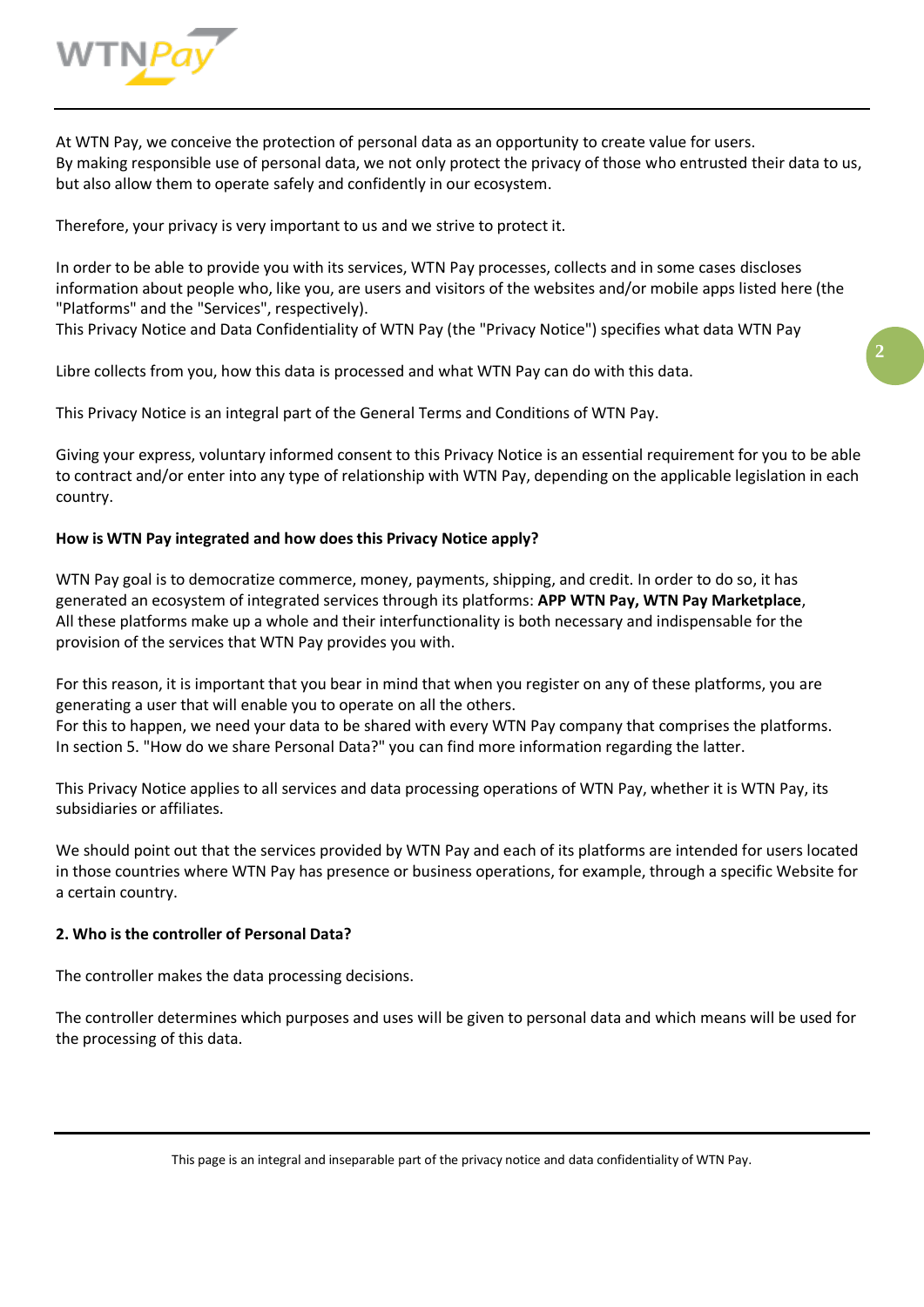

WTN Pay is the controller of the data collected from users and visitors to its Platforms through its subsidiaries or affiliates.

To find out which company(ies) is/are the controller/s in your country of residence, please consult the Annex corresponding to that country.

# **3. What kind of data do we collect and process?**

WTN Pay collects your personal data so that you can enjoy our services and be able to improve them continuously. In some cases, you provide this data yourself, by registering or by providing information when you use any of our services. In other cases, we collect them automatically, like when you browse our pages and use our services. We may also collect data about you from other reliable sources.

**3**

We want you to know that you do not have the obligation to provide us with the personal data shown below. However, it is an essential requirement for you to be able to contract and/or have any type of relationship with WTN Pay and, if you do not provide us with this information, we will be unable to provide you with our services or our ability to do so may be significantly impeded.

Providing inaccurate or false personal data may result in the suspension of the Services we provide you with. Likewise, WTN Pay may have to suspend or permanently disable those users who violate this Privacy Notice.

These are the types of data we collect:

Data you provide directly when registering or using our services:

- Mobile number
- Full name
- E-mail address
- Country of residence
- Country currency
- Information on intellectual property rights, ownership of members of the Brand Protection Program (BPP) and information on their activity as claimants.

Information that we collect automatically, whether you are registered or not:

Information from the devices or computers you use to access the WTN Pay platform and other automatically captured data (such as the type or version of the browser you are using, the operating system, settings and parameters).

- IP address that you use when connecting to our services or when browsing our websites.
- Transactional information and movements within WTN Pay platforms (purchases, payments, returns, questions, withdrawals, transfers, pre-paid card movements, credits taken, money advances, claims, billing, tax data, password or access code to your digital account (CVU, CLABE, etc.), bank accounts, internal messaging).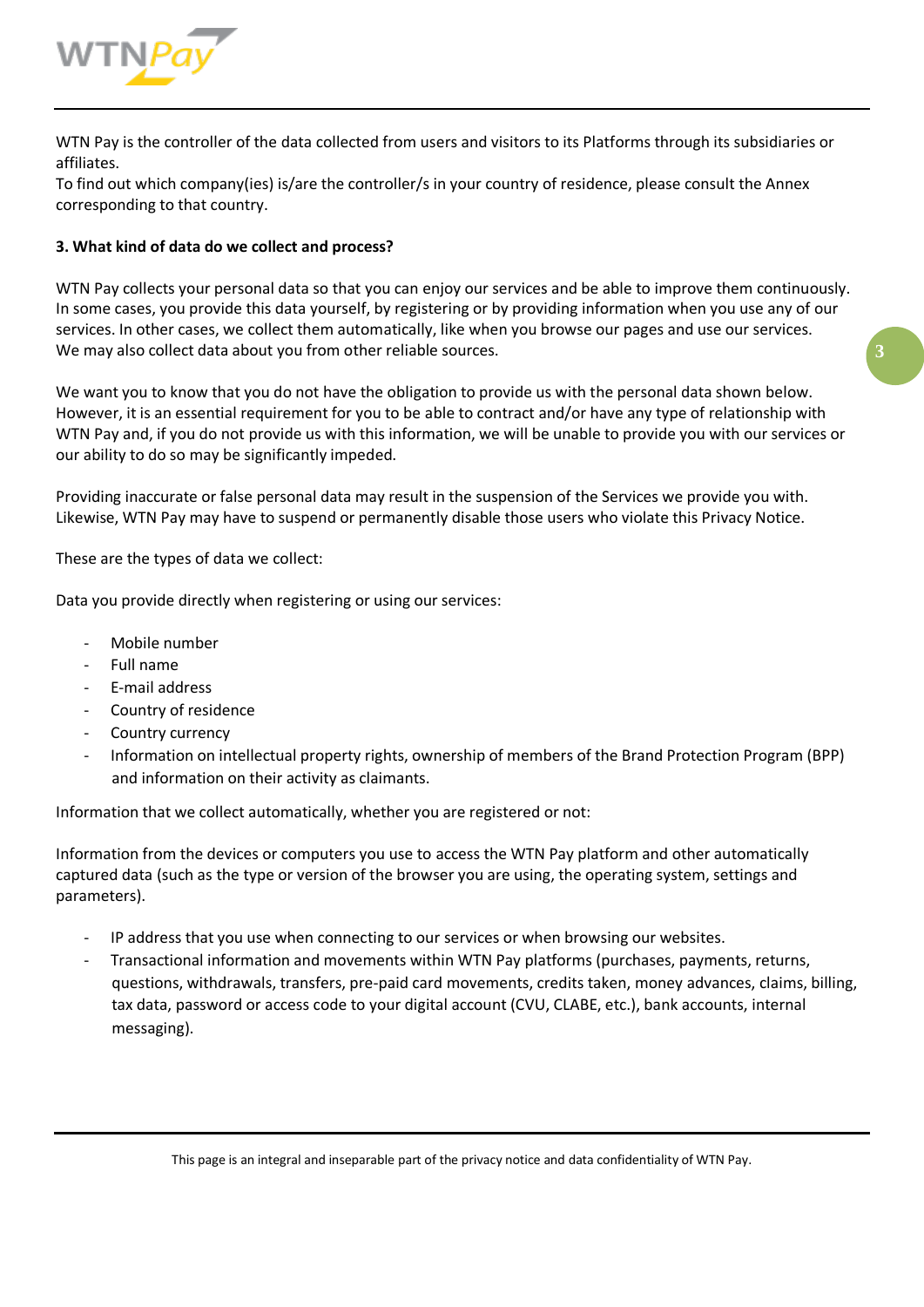

- Certain information about users' and visitors' activity within our website and apps. Such information may include the URL they are coming from (whether they are on our website or not), which URLs they access next (whether they are on our website or not). Also the web pages visited, interactions with said pages, searches carried out, postings, purchases or sales, ratings and replies entered, claims made and received, messages in forums, among others, may be stored and retained.
- Information about your location (geolocation), which can be used to offer you discounts, product recalls, locate shops with QR-enabled payment service, among others.
- Contact lists of mobile devices used by users, to provide different services, such as sending money between accounts.
- Links between accounts and users, due to fraud prevention actions.
- Data for claims and trials management (data for the preparation of documents, background information and strategies).

**4**

If you did not register or access through your Personal Account, WTN Pay will only collect and store, in addition to the information indicated so far, your cell phone numbers, your email address and emails sent.

Information that we collect from other sources:

- Data collected for fraud prevention purposes and compliance with information regimes (PEP and OFAC lists, etc.).
- Credit data that we obtain from credit risk bases and/or public databases, in accordance with the applicable legislation.
- Data that is used for identity validation, obtained from safe and reliable sources, such as public bodies, service providers or business partners we work with.

# **4. What do we do with Personal Data?**

The collection and processing of your Personal Data allows us to provide you with an excellent service so that you can carry out operations quickly and safely and offer you functionalities that best adapt to your needs. Except in those cases where the applicable regulations prohibit it, WTN Pay may use your Personal Data for the following purposes:

Provide the products, services and/or benefits offered by **APP WTN Pay**, **WTN Pay Marketplace**, etc.

- Identify and contact you.
- Register you in our systems.
- Verify your identity in compliance with legal requirements.
- Provide you with the products, services and/or benefits that you request or contract with us.
- Enable you to contact the seller or buyer directly for the purposes of the transaction you wish to carry out.
- Prepare and keep a record of the operations you carry out, inform you about them and follow up on them accordingly.
- Put our electronic commerce platform and our online payment system known as WTN Pay at your disposal.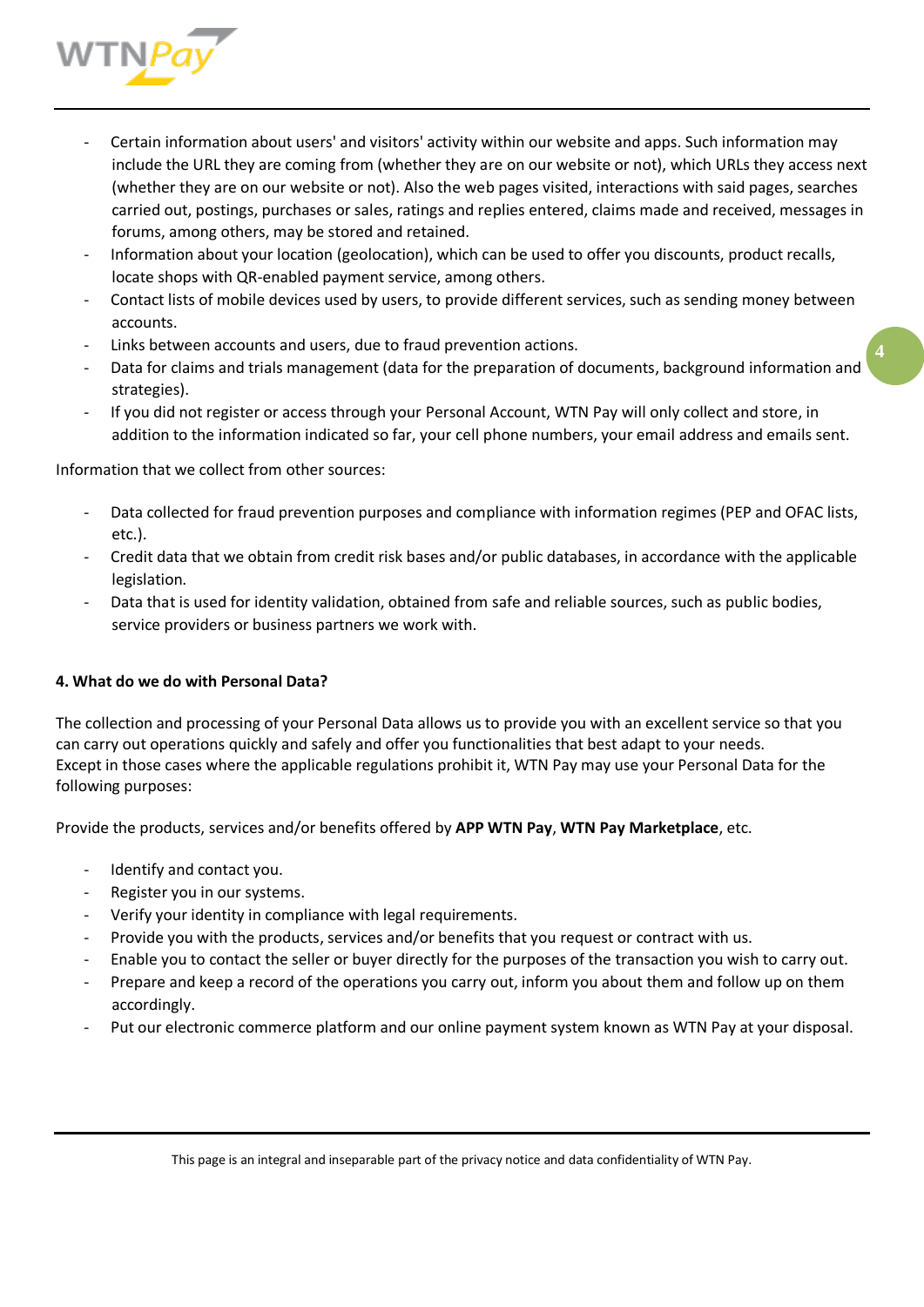

- Manage the services and products provided by WTN Pay, including the payment processing service and the digital account.
- Give you the support of investment solutions for money in your account.
- Address your comments, complaints and suggestions, as well as provide you with support.
- Prepare profiles for credit analysis purposes.
- Offer and manage the credit products that you request or contract with us.
- Judicial and/or extra-judicial debt collection.
- Facilitate the shipment of products advertised on websites, applications and other electronic commerce platforms operated by WTN Pay, or those that use its technologies.
- Offer you services and functionalities that best suit your needs, and customize our services to make your experience with WTN Pay as comfortable as possible.
- Allow you to participate in contests, auctions or raffles, if they are carried out and they are applicable to you, as well as notify you if you are the winner, always in compliance with the regulations applicable to raffles and competitions.
- Contribute to the security of relationships, communications and transactions between users of our platform.
- Develop a user reputation system, for the benefit of consumers.

Improve our services, develop new ones and offer you a better experience with WTN Pay platforms.

- Develop internal studies on your interests and behaviors, to offer you better services and products, as well as carry out statistical studies.
- Prepare profiles by analyzing various variables, such as behavior or interactions within the platform, analysis and prediction of economic capacity, preferences, interests, transaction history, behavior and location, among others, to improve our commercial and promotional initiatives, show advertising or promotions, banners of interest, news about WTN Pay platforms, perfect our offer of contents and articles, personalize said contents, presentation and services.
- Offer you services and functionalities that best suit your needs, and customize our services to make your experience with WTN Pay as comfortable as possible.
- Improve our commercial and promotional initiatives and analyze the visited pages, the searches carried out by users, to improve our offer of contents and articles, personalize said contents, their presentation and services.
- Train independent consultants to improve their service proposal to users of WTN Pay.
- Provide you with information through different channels (by email, short text messages or SMS, push messages, phone calls or any other) about improvements, new functions or services provided by the platform.
- Foster your fidelity through a benefits program.
	- Allow third parties, by making use of public APIs, to build applications that use contents from the platform and interact with it to facilitate, improve and/or enhance its use and functionalities and the services generally provided by WTN Pay.

Comply with legal obligations and requirements from competent authorities.

Comply with the regulations that are applicable to WTN Pay in general.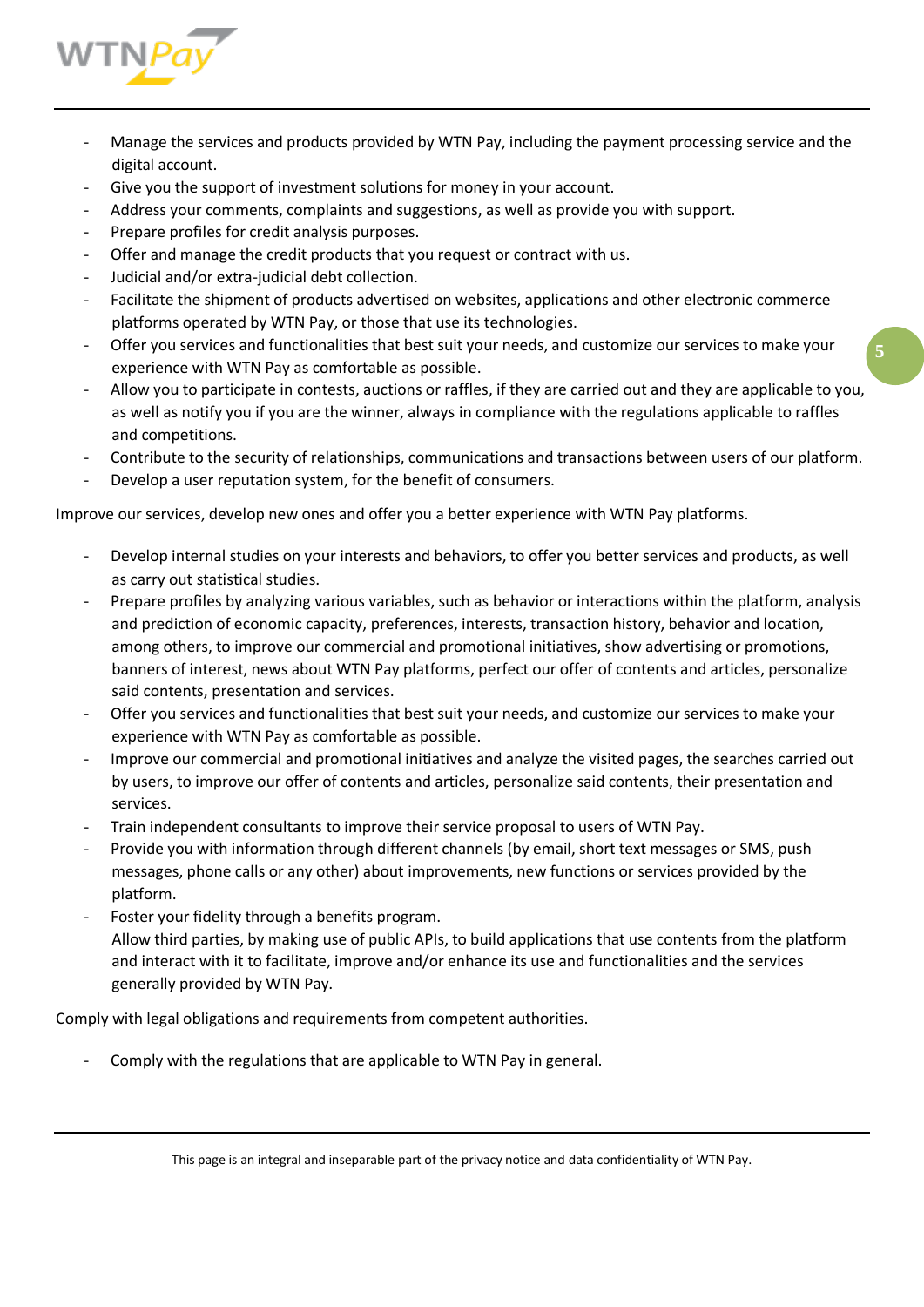

- Compliance with regulations on Prevention of Money Laundering and Terrorist Financing (KYC Actions), identity verification against Politically Exposed Persons (PEP), profile and transactional history verification in compliance with the applicable regulation on the prevention of money laundering, verification against OFAC lists and others), as applicable in each country.
- Compliance with information regimes in general, as applicable in each country.
- Compliance with tax regimes of collection, registration, information, auditing and billing, at any level of government (e.g. federal, state and municipal level).
- Compliance with information requirements of competent administrative or judicial authorities.
- Provide user information to government entities with collaboration agreements for the fulfillment of their powers.

Detect and prevent fraud, abuse and related crimes to protect the safety of our users and the sustainability of the platforms.

- Make the platforms grow in a sustainable and secure way by using tools and actions against the commission of fraud and related crimes.
- Train the automated fraud detection and prevention algorithm model.

Protect the rights of users, third parties or WTN Pay.

- Defend the rights, tangible and intangible assets of WTN Pay.
- Enforce the rights of WTN Pay in case of breaches of its TYCs.
- Allow other users or third parties to assert their rights.

Collaborate with the owners of intellectual property in the exercise of their rights.

- Collaborate with the protection of intellectual or industrial property rights, either its own or of third parties, trademark and patent infringement investigations, as well as counterfeiting.
- Share with the members of the Brand Protection Program the personal information of those sellers reported through the program so that they can exercise their rights outside the platform.
- Facilitate the resolution of disputes between sellers and the members of the Brand Protection Program who reported them.
- Collaborate with the entities that intervene in the resolution of disputes.
- Collaborate with private entities representing collective interests with a collaboration agreement to facilitate the resolution of disputes.

Make advertisements and advertising and promotional contacts.

- Contact you through different channels (by email, short text messages (SMS), push messages, phone calls or other means) for advertising and/or promotional purposes of products and services of WTN Pay and/or third parties.
- Carry out all kinds of activities connected to marketing, advertising, commercial prospecting and/or marketing studies.

**Some of the purposes described may not be applicable provided that: a) you do not use the service associated with said purposes, or b) the services linked to those purposes are not offered in your country of residence.**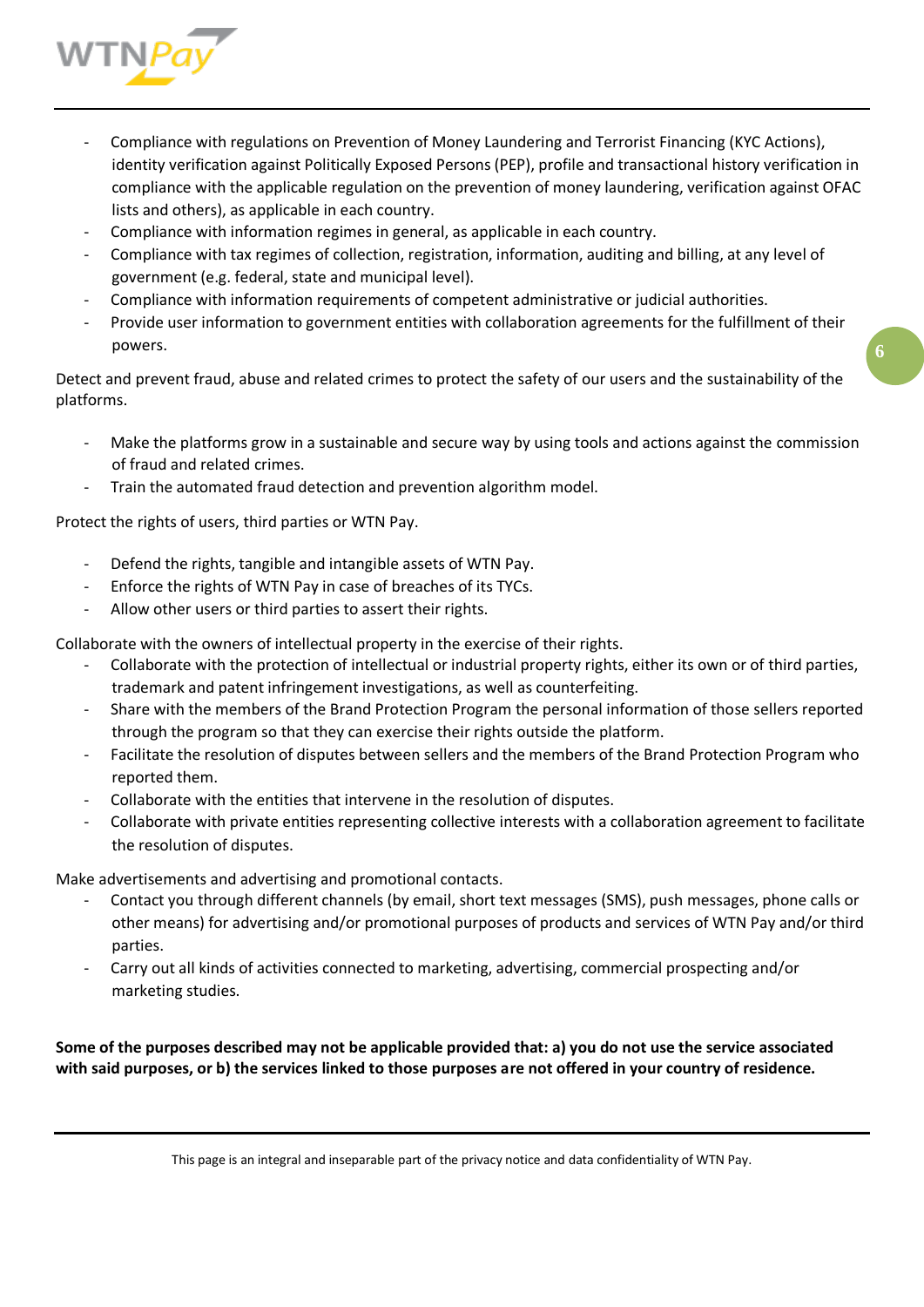

**The use of your data for any other purpose that is not compatible with those detailed above, will be communicated to you before we proceed to its processing.**

**WTN Pay will keep your Personal Data for as long as necessary to fulfill the purposes for which it was collected.** 

## **5. "How do we share Personal Data?"**

Protecting your privacy is very important for WTN Pay. For this reason, we do not sell or commercialize data that may identify our users. We neither share nor transfer your Personal Data to third parties in any other way, except as indicated below:

**7**

WTN Pay may assign, transmit and/or transfer your Personal Data to:

(i) "Service Providers": Service providers or outsourcing companies are third parties that we contract to act on behalf of WTN Pay to provide a service following our instructions and in accordance with the provisions of this Privacy Notice, to contribute to improve or facilitate operations through our platform, such as: (a) transport, logistics, parcel and courier companies, to deliver the products you purchased, (b) means of payment, intermediaries in the payment or insurance management, to obtain payment for the services or products contracted, as well as to provide you with protection with respect to the products purchased, (c) computer systems providers, cloud service providers, database providers, IT service providers in general, (d) call centers or customer service centers, (e) companies that manage fidelity or loyalty programs, to grant you benefits, (f) advertising or marketing companies, (g) data analysis, (h) collection agencies, (i) government entities or companies specialized in risk management, in order to verify your information.

These Service Providers only access the data that is strictly necessary to provide with the agreed upon services and cannot use them for purposes other than those entrusted to them by WTN Pay.

(ii) "Commercial allies": Companies with financial or commercial activities with which WTN Pay has a collaborative or an alliance relationship, in order to offer you promotions, products and services of said companies or co-branding. In these cases, WTN Pay always ensures that confidentiality and security standards are met, by signing agreements or conventions whose purpose is the privacy of our users' personal data and compliance with the applicable legislation. (iii) " WTN Pay Group": Companies that belong to our corporate group, which operate under the same internal processes and policies, whether they are companies that are controlled, controlling or affiliated with WTN Pay, to comply with our internal regulations, prevent fraud, manage risk and facilitate the management of the products and services of WTN Pay.

(iv) "Counterparty to the transaction": Other users of WTN Pay platforms, under the conditions provided, with the purpose to put you in contact with the seller or buyer for the sake of the transaction you wish to carry out. (v) "Public authorities": The administrative and judicial authorities that, in the exercise of their competence require data, even if there is no order or executive or judicial summon to that effect, with the purposes of: (a) collaborating in the investigation and reporting fraud, piracy, violations of intellectual or industrial property or any other illegal act, as well as any activity or circumstance that could generate legal responsibility to WTN Pay and/or its users; (b) safeguarding a public interest, the procurement or administration of justice, the acknowledgement, exercise or defense of a right in a judicial or administrative process, and/or the resolution of disputes; and (c) complying with any applicable law, regulation or legal provision, or with a duly founded and motivated mandate from the competent authority.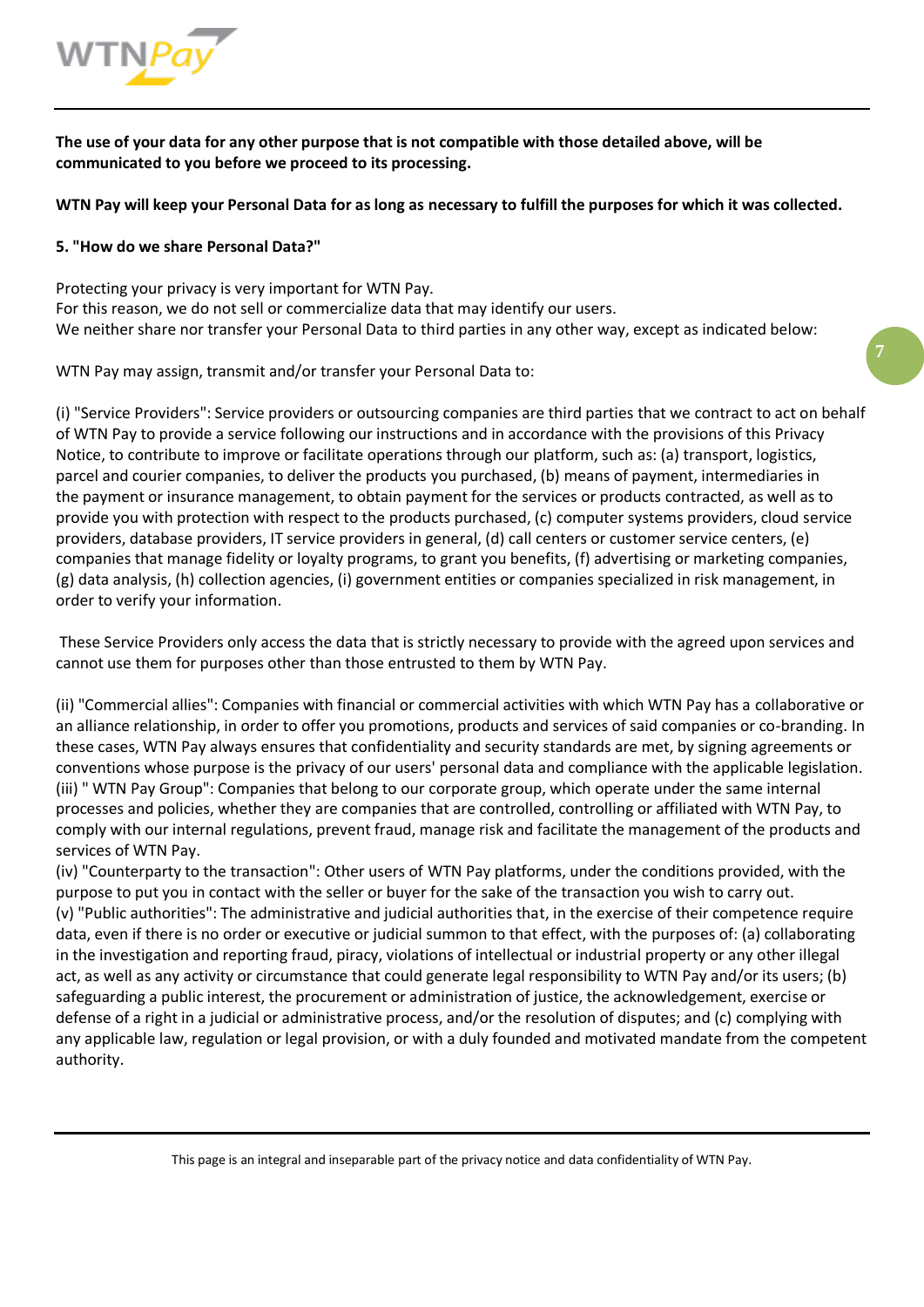

(vi) "Members of the Brand Protection Program": Participants in the Brand Protection Program (Brand Protection Program, formerly the Intellectual Property Protection Program) of WTN Pay, in order to defend the industrial property rights that are commercialized through WTN Pay.

(vii) "Interveners in Disputes": Authorities, amicable compounders, courts or entities that intervene in the resolution of disputes in order to resolve disputes that may arise between users or between these and any of the companies of WTN Pay Group.

(viii) "Developers": Within the framework and conditions of WTN Pay Developers Program.

(ix) "Users and/or visitors in general": Other users and/or visitors of our platform, with the aim of end user quality service, providing information so that they can make an informed purchase decision.

The number of sales made by the seller will be published on the platform, as well as seller reputation, customer service, buyers reviews (the content of which is not the responsibility of WTN Pay) and timely delivery of products. Likewise, WTN Pay may disclose your Personal Information at its discretion to other users of the Websites and / or the Services, entities or third parties when there are sufficient reasons to consider that your activity is suspected of trying or committing a crime or trying to harm other people.

**8**

If WTN Pay decides to share your Personal Data with third parties other than those mentioned, we will request your prior and express consent, as long as there is no authorization or legal obligation that allows it to be done without that consent. Likewise, you give your express and informed consent for WTN Pay to assign, transmit or transfer your Personal Information to the recipients detailed in this Privacy Notice.

Finally, WTN Pay will not be liable for the improper use of your Personal Data by any third party when this third party is the direct collector/processor of your Personal Data.

## **6. International Data Transfers**

The services provided by WTN Pay require the support of a technology infrastructure, such as servers and cloud services, which can be owned or provided by third parties.

Part of that infrastructure may be established in a country different from yours.

It is also possible that the data recipients indicated above in the section "How do we share Personal Data?" are in a different country.

The countries receiving the data we transfer may not offer adequate levels of personal data protection, in accordance with applicable laws.

In these cases, WTN Pay adopts measures to protect your data, through contractual clauses or binding corporate rules that impose the same protection measures as those described in this

#### **Privacy Notice.**

#### **7. How long are we going to store your Personal Data?**

We will only store personal data for no longer than is necessary to fulfill the purpose for which it was collected, to comply with regulatory or legal requirements, or during the statutory limitation period of possible legal or contractual liabilities.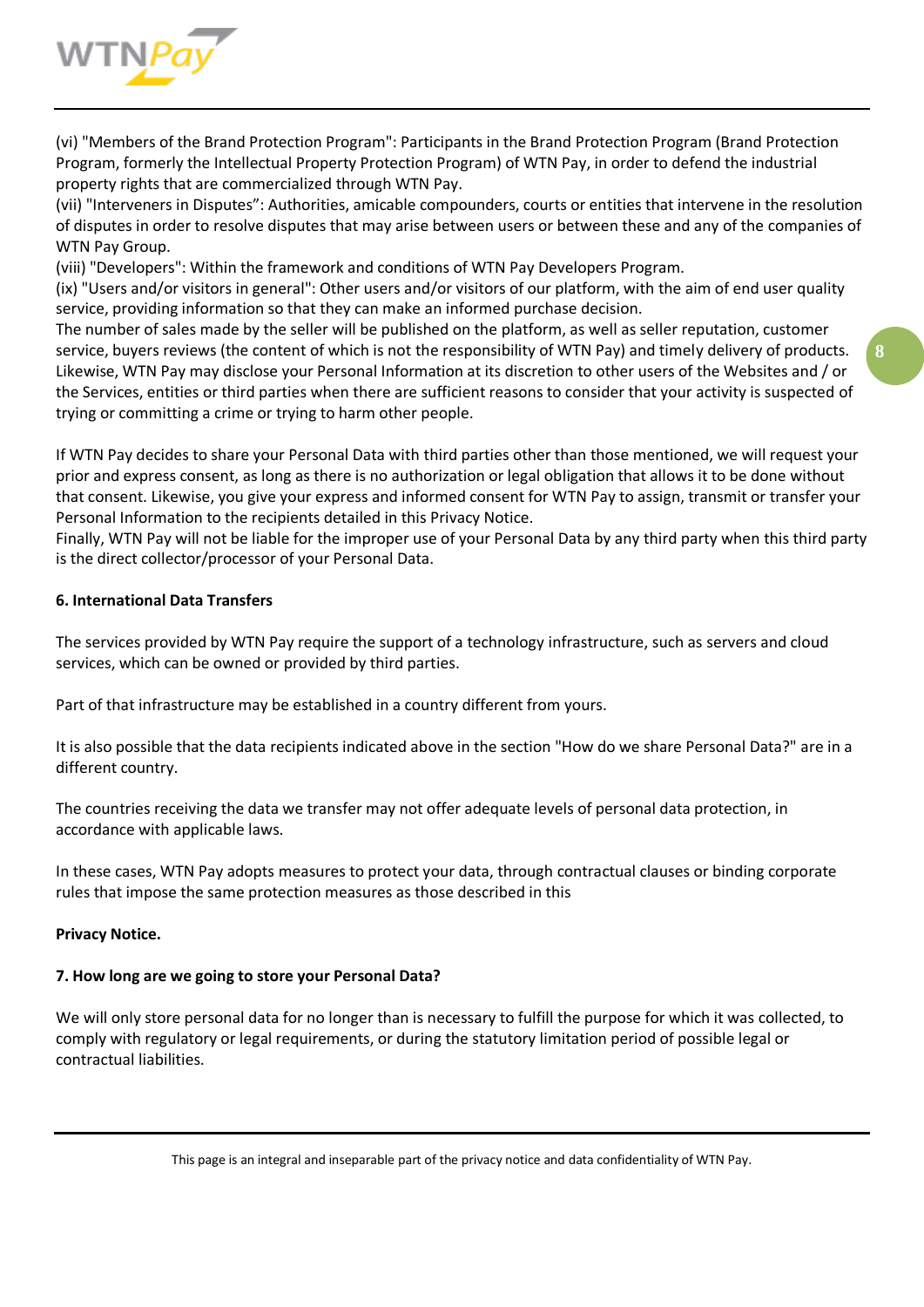

Once the period has ended, the data will be deleted or anonymized in such a way that no person can be individualized, as allowed by the regulations in each country.

## **8. Automated decisions and profiling**

At WTN Pay we are committed to providing you with more and better services that simplify your life. For this we resort to tools that help us to improve efficiency through techniques known as "artificial intelligence", "machine learning" or "Big Data" that we use for various purposes, such as fraud prevention, analysis and prediction of economic capacity, personalization services and advertising, automated Cybersecurity mechanisms or identity validation through image recognition.

**9**

Automated decisions are those made based on the use of algorithms and computer programs, without any human being involved in the decision-making process.

For its part, profiling is the evaluation of some personal aspects, such as your interests, preferences, behaviors or location, which is carried out by automatically processing personal data with statistical procedures. As a consequence of this process, we may send you personalized communications, or show them to you within our platforms, when we believe they may be of your interest.

You have the right to request that a decision based on automated data processing be reviewed.

## **9. Confidentiality of Personal Data and Responsibility of Users**

We will do everything in our power to protect the privacy of your Personal Data. The user will be liable for all acts that take place through the use of their nickname and password. If, for any reason, you believe that someone may know your password, you must modify it by entering in My Account > Settings > My details.

#### **10. Minors**

WTN Pay Services are only available to those who have the legal capacity to contract them in accordance with applicable laws. Therefore, if you do not meet this condition, you should not supply your Personal Data.

#### **11. The use of Personal Data by other Users**

WTN Pay allows users limited access to certain data (such as name, nickname, email, other contact information and billing and shipping information) from the rest of the users to facilitate interaction between them.

Under no circumstances may other users communicate your Personal Data to third parties without your consent and/or the consent of WTN Pay, as appropriate.

When selling users receive personal data from their buyers, they become the controllers of this data and acquire the obligations that this implies.

For this reason, they cannot use the data collected for a purpose other than or incompatible with the one that originated the data collection: completing a transaction on WTN Pay platform.

For this reason, they may only use the Personal Data of other users obtained on the site for:

(a) purposes related to transactions on the WTN Pay platform,

(b) using services offered in WTN Pay (for example:

deposit, insurance, shipping or logistics and fraud claims), and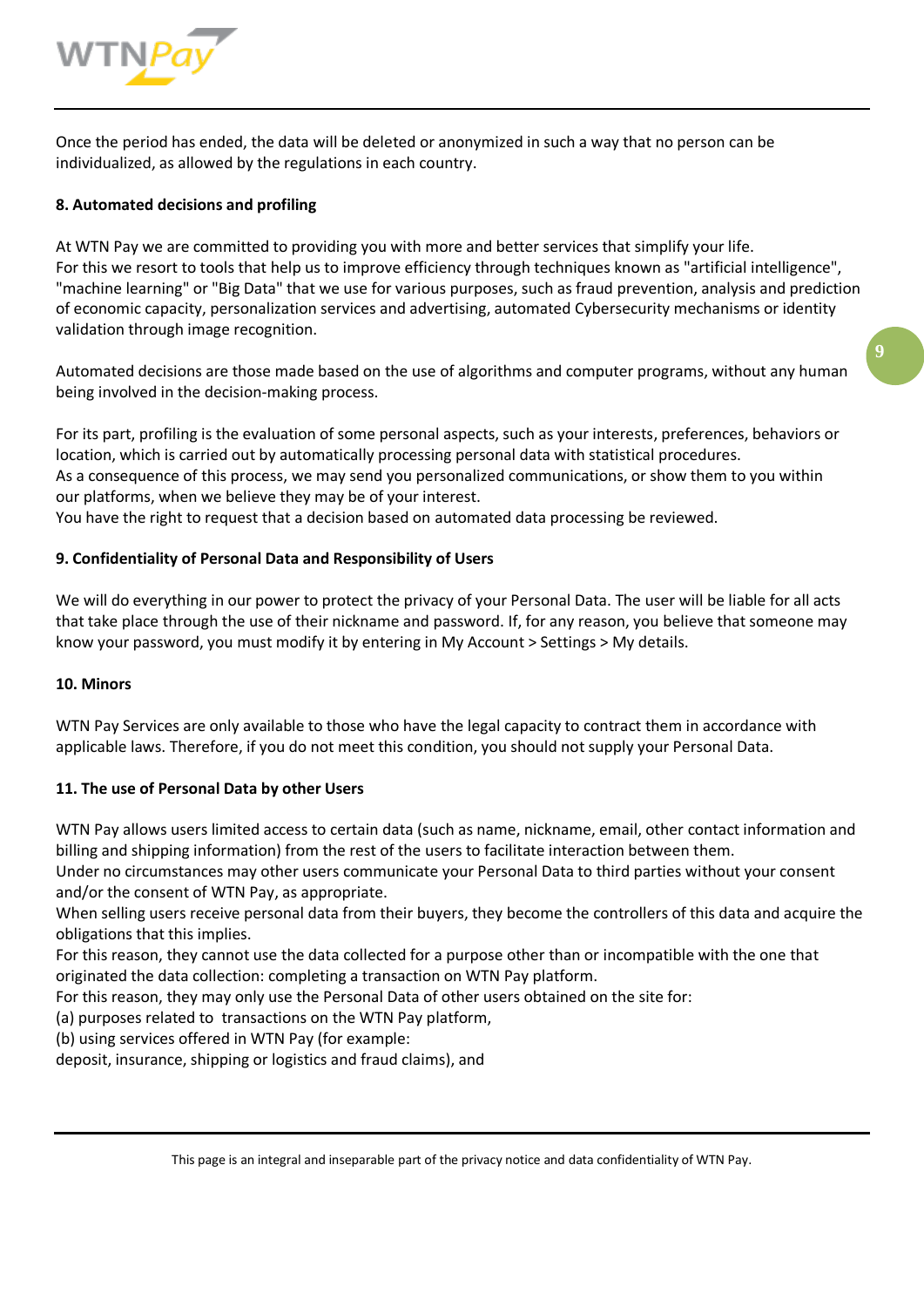

(c) any other purpose to which the corresponding user expressly consents once the legally required information has been previously communicated.

WTN Pay does not accept behaviors considered to be "spamming". Sending indiscriminate messages of any nature is absolutely prohibited among WTN Pay users.

WTN Pay does not control, store or have access to the messages and content sent by users through means other than the Websites, so it does not assume any liability for any damages that its use may cause.

Negotiations carried out by users through these means are the sole responsibility of said users.

WTN Pay is not liable for the use that any user or other person may make of the data published on the Websites. Users accept that WTN Pay will not be liable for the loss and damage that may be caused as a result of negotiations between users.

Consequently, you release WTN Pay from any form of liability in the event that conflict arises with one or more users.

# **12. Links to Other Websites**

Through its Websites, WTN Pay may include links to third-party Websites, which does not indicate that they are owned or operated by WTN Pay.

The processing of Personal Data made by third parties controlling the aforementioned Websites is not covered by this Privacy Notice.

Likewise, you acknowledge and accept that WTN Pay has no control over such websites and is not and will not be liable for the content or services provided by such sites, or for the way in which they process your Personal Data, which is why when you access such websites you do it at your own risk.

## **13. How can you exercise your rights to control your Personal Data?**

The applicable regulations give you certain rights over your Personal Data, such as: (i) access; (ii) update; (iii) rectification; (iv) the cessation of unwanted advertisements, offers and promotions; (v) erasure; (vi) withdrawal of consent; and (vii) confidentiality.

You can make any query, claim and/or request regarding your Personal Data by contacting WTN Pay through this form; or through the contact details provided in the annexes for each country listed below.

In certain cases, we will keep in our records the Personal Data that you have asked us to delete, to fulfill the purposes described in this Privacy Notice or when there is a contractual or legal duty to maintain your Personal Data. Once this purpose has been fulfilled or contractual or legal duty have been eliminated, we will proceed to delete your Personal Data.

#### **14. Advertising, Cookies and Other Technologies**

The user expressly acknowledges and accepts that WTN Pay may use a behavior monitoring system through the use of "cookies", "web beacons", and/or other similar tracking technologies.

These technologies are used in order to know the interests and behavior of those who visit or are users of our website and, in this way, give them a better service or provide related information.

We also use the data obtained through cookies to analyze the pages browsed by the visitor or user, the searches carried out, improve our commercial and promotional initiatives, show advertising or promotions, banners of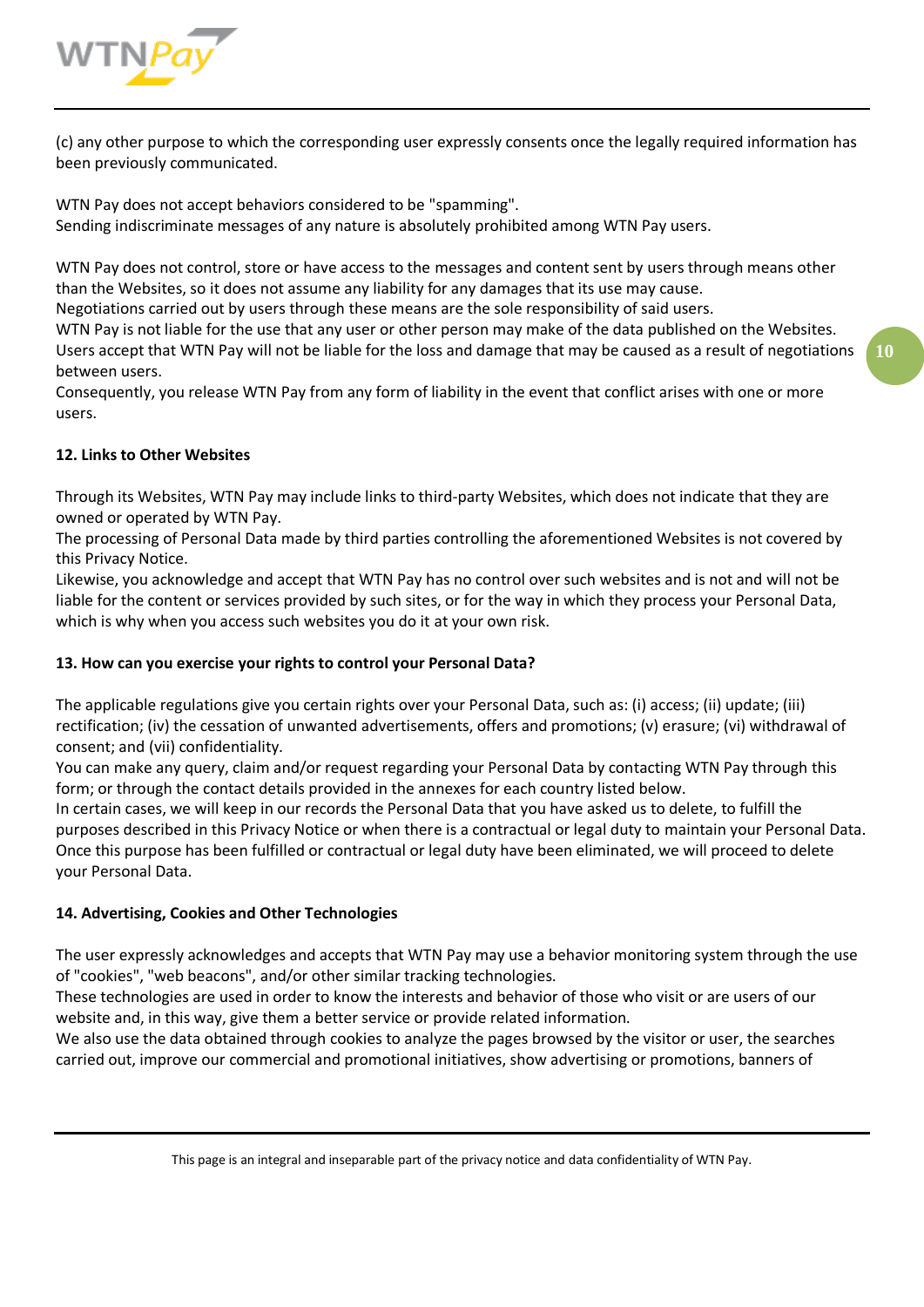

interest, news about WTN Pay, perfect our content offer and articles, personalize said contents, presentation and services, as well as promote and enforce the rules and security of the site.

We also use them so that the user does not have to enter their password so frequently during a browsing session, also to account for and corroborate the registrations, user activity and other concepts for commercial agreements, always aiming at the installation of the Cookies, the benefit of the user who receives it, and which shall not be used for purposes other than WTN Pay.

Likewise, we store cookies in order to offer a more interactive experience on the site, based on the user actions. Your personal data obtained through these technologies will not be transferred to third parties in a different way than those described in this Privacy Notice.

Additionally, "cookies" or other similar systems installed by third parties may be found on certain pages of our Websites or used by advertisers outside WTN Pay.

These Privacy Policies cover the use of "cookies" by WTN Pay and do not include the use of "cookies" installed by third parties.

You must know that the installation, permanence and existence of cookies on your computer or device depend on your exclusive will and can be removed when you wish.

To know how to remove Cookies from the system it is necessary to check the Help section on the browser. In this respect, you can at any time delete the stored cookies, configure the browser for it to request your approval before storing cookies or directly prevent cookies from being stored.

This procedure is performed differently from browser to browser and it will be necessary for you to do it for each browser that you use.

We are pleased to offer you information on how to set your preferences for the most used web browsers, as follows:

From Internet Explorer (on Windows)

<https://support.microsoft.com/en-us/help/17442/windows-internet-explorer-delete-manage-cookie> s

Microsoft Edge

<https://support.microsoft.com/en-us/help/4027947/microsoft-edge-delete-cookies>

Firefox

<https://support.mozilla.org/en-US/kb/disable-third-party-cookies>

# Google Chrome

<https://support.google.com/chrome/answer/95647?hl=en>

Opera

<https://help.opera.com/en/latest/web-preferences/#cookies>

Safari (on Mac)

<https://www.apple.com/legal/privacy/en-ww/cookies/>

If you disable cookies, you should bear in mind that you may not be able to use and enjoy all the functionalities offered by WTN Pay.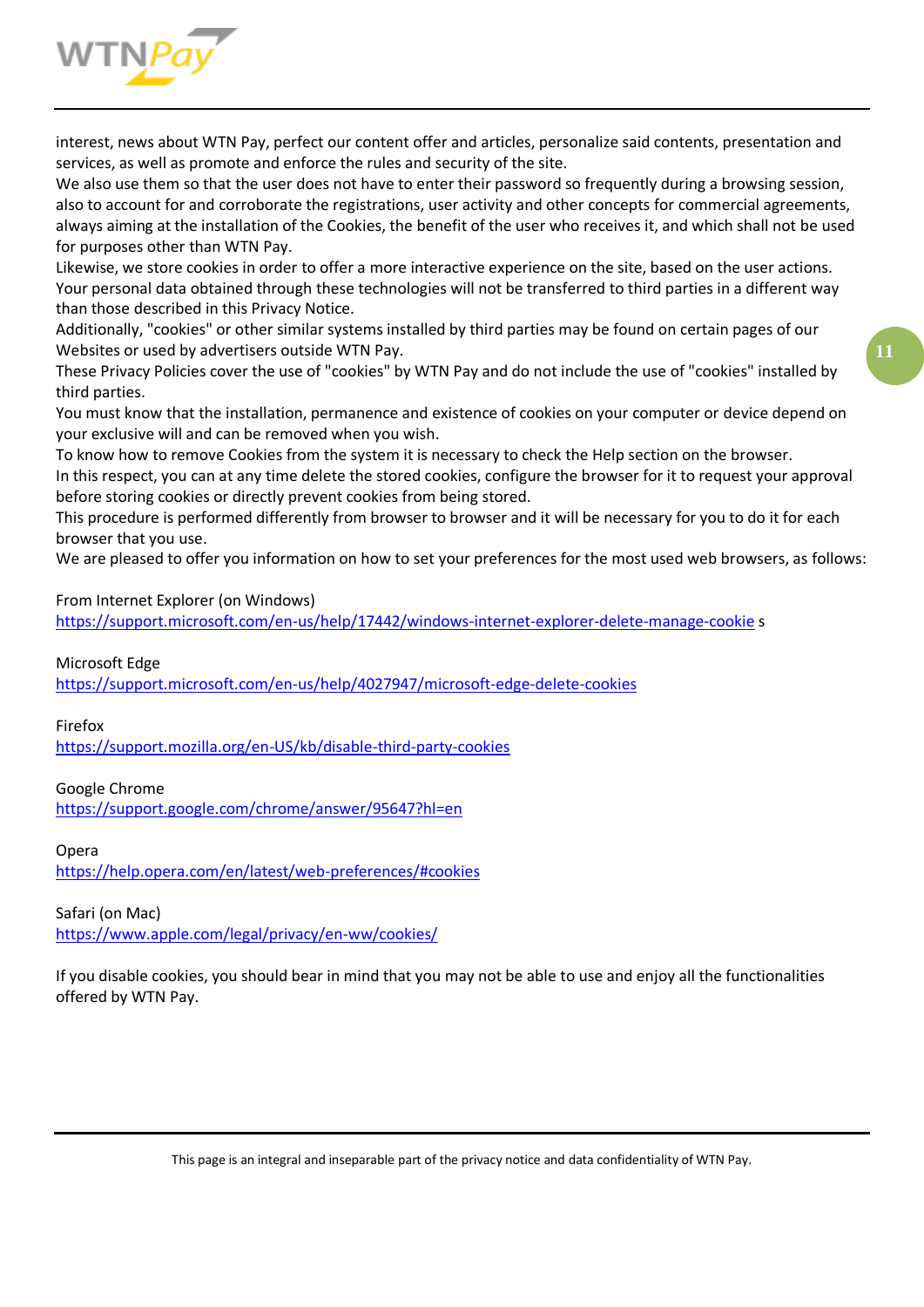

## **15. Security. Storage of Personal Data**

WTN Pay complies with the regulations and industry standards regarding security measures applicable to your Personal Data.

WTN Pay is not liable for illegal interceptions or violation of its systems or databases, or for its use by unauthorized persons.

WTN Pay is not liable for the improper use of the data obtained by these means.

## **16. Changes to the Privacy Notice**

If WTN Pay makes changes to the way Personal Data is managed, we will notify users through our regular channels, such as email or messages through applications.

In the terms allowed by each country's specific regulations, in the case of users who do not accept these new terms, the contractual bond with WTN Pay will be dissolved and the Personal Data of said user will not be used in any other way than what was reported at the time of collection.

## **17. Governing Law and Jurisdiction**

The Privacy Notice will be governed by the applicable laws as detailed in the annexes of each country included below.

In the event of any controversy or divergence related to the interpretation, validity, implementing or compliance of this Privacy Notice, it will be resolved by the competent courts indicated in the annexes for each country included below.

The provisions of this annex are exclusively applicable to users and visitors residing in the Federative Republic of Brazil or any other situation in which Brazilian laws may apply.

In case of contradiction between the body text of the Privacy Policies and this annex, the provisions of this annex shall apply to users and visitors domiciled in the Federative Republic of Brazil.

The collection of your Personal Data is based not only on your express consent, but also on: (i) compliance with legal or regulatory obligations of WTN Pay; (ii) the regular exercise of rights in judicial, administrative or arbitration proceedings; (iii) the execution of the commercial and contractual relationship between WTN Pay and the users; (iv) the legitimate interests of WTN Pay or third party; and (v) credit protection.

By visiting the Platforms and using the Services if you are 18 years of age or older, you accept the collection, use, transmission, production, reception, classification, access, reproduction, distribution, handling, archiving, storage, erasure, evaluation, and/or control, modification, communication, transfer, dissemination, extraction or any processing activity ("Processing") of your personal data and information as described in this Privacy Notice

#### **18. Who is the controller of Personal Data?**

In the Federative Republic of Brazil, the Services of WTN Pay are provided by WTN Pay Administradora de Meios de Pagamentos e Beneficios Ltda., registered with the CNPJ/MF under No. CNPJ/MF: 08.097.783/0001-85, both domiciled in Cláudio Soares 72, Pinheiros, São Paulo /SP, Brazil is the controller of the personal data that we collect from you.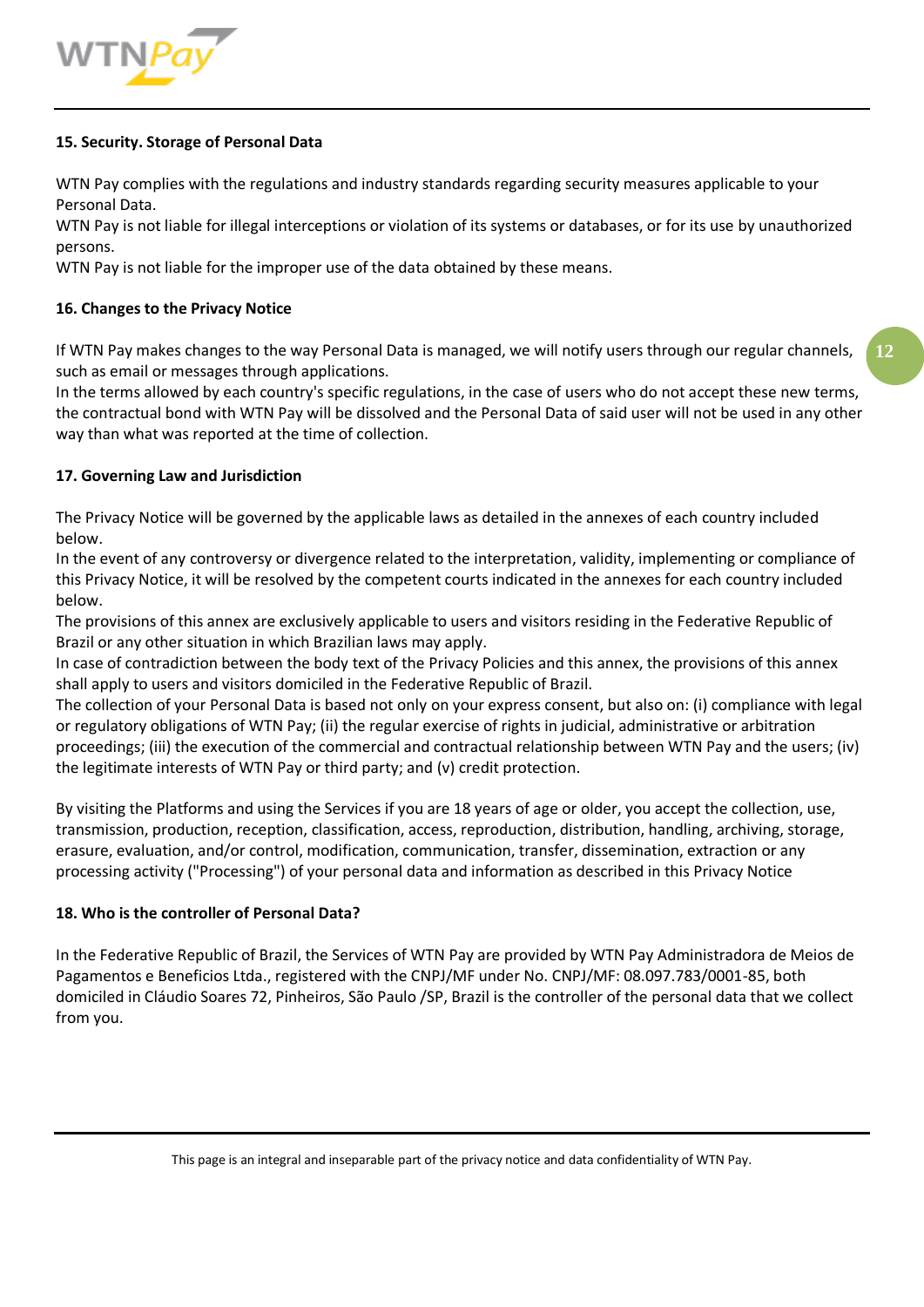

## **19. Automated decisions and profiling**

Without prejudice to the provisions of clause 16 of the Privacy Notice, you can also exercise your right of access at all times, in order to know the Personal Data that was used as part of the corresponding decision-making and, if applicable, the right to rectification, when you consider that any of the personal data used is inaccurate or incomplete.

## **20. How can you exercise your rights to control your Personal Data?**

The applicable regulations give you the following rights over your Personal Data: (i) confirmation of the existence of data processing (ii) access; (iii) correction of incomplete, inaccurate or outdated Personal Data; (iv) anonymization, blocking or erasure of Personal Information that is unnecessary, excessive or processed in breach of applicable legislation; (v) portability of Personal Data; (vi) erasure of Personal Data when it is no longer necessary for the purposes for which it was collected, except in the case of necessary conservation for: (a) the fulfillment of a legal or regulatory obligation; (b) transfer to a third party for any other reason authorized by law or any regulation other than law or regulation that regulates the protection of personal data in Brazil, including the Brazilian Law on Protection of Personal Data - LGPD (Law No. 13,709/18); or (c) exclusive use of the controller anonymously; (vii) information on the public and private entities with which WTN Pay has shared your Personal Data; (viii) information about the possibility of not giving consent and about the consequences of their refusal; (ix) withdrawal of consent; (x) make a claim before the National Authority for the Protection of Personal Data related to the processing of your Personal Data; and (xi) oppose to the processing of your Personal Information due to noncompliance with applicable law.

Without prejudice to the provisions of the Privacy Notice, you may also make inquiries and/or exercise the rights of access, to rectification and erasure of your Personal Data by postal mail to Cláudio Soares 72, Pinheiros, São Paulo /SP, Brazil, Att. WTN Pay Administradora de Meios de Pagamentos e Beneficios Ltda.

#### **21. Governing Law and Jurisdiction**

The Privacy Policies will be governed by the laws of the Federative Republic of Brazil. In the event of any dispute or divergence related to the interpretation, validity, implementing or compliance thereof, you and WTN Pay declare that you fall under the exclusive jurisdiction of the competent Court of the City of São Paulo-SP, expressly refusing any other jurisdiction and/or jurisdiction that may correspond to you, unless you are included within the legal concept of consumer, in which case you can make claims before the competent Court of your domicile.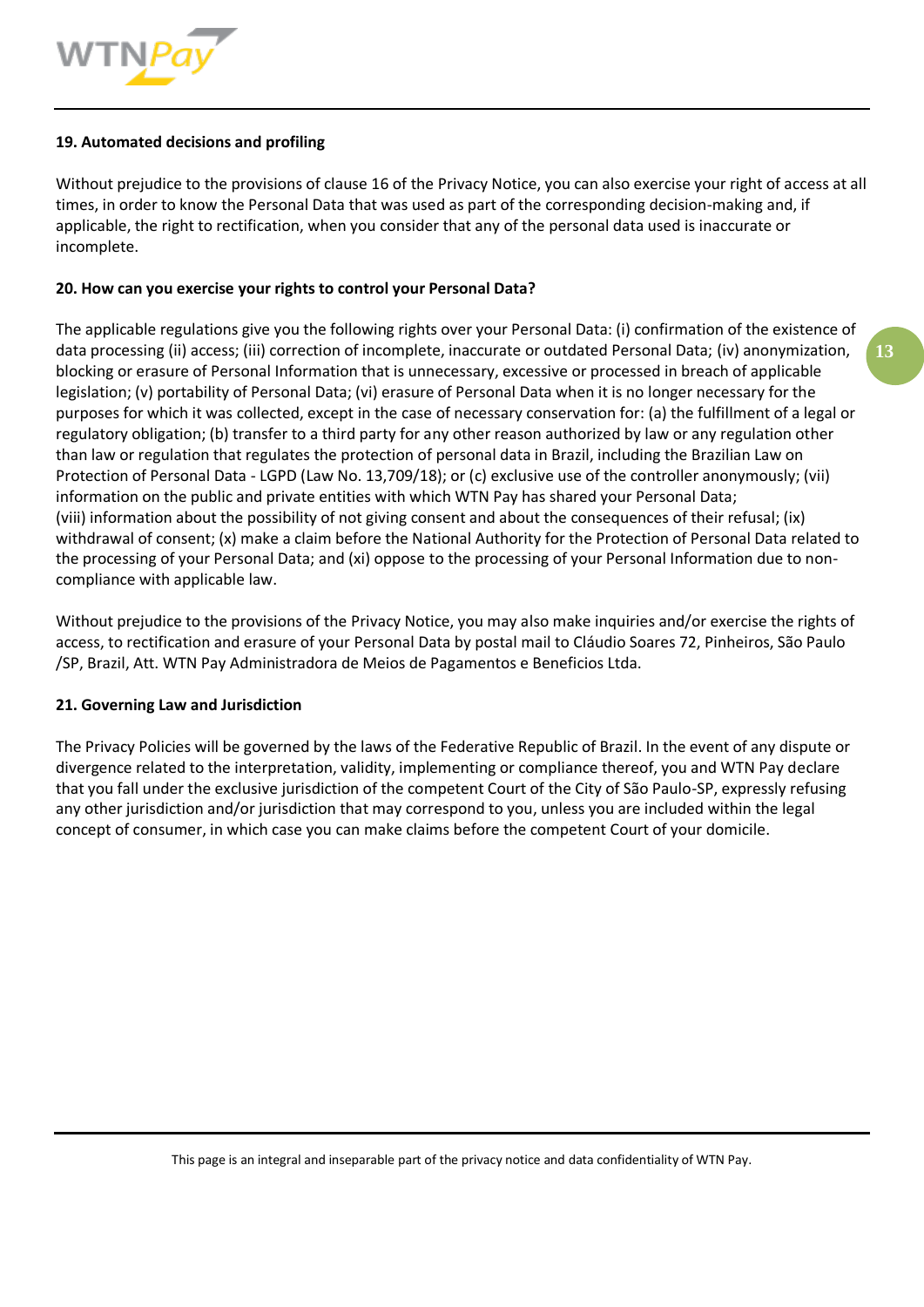

#### **ANNEX NORTH AMERICA**

The provisions of this annex are exclusively applicable to users and visitors domiciled in those countries that do not have a specific annex in this Privacy Notice.

2. Who is the controller of Personal Data?

The controller of the personal data that we collect from you is:

In United States: WTN Pay United States, 5800 S Eastern Ave, Commerce, CA 90040, [usa@wtnpay.com](mailto:usa@wtnpay.com) **In México**: WTN Pay México, Av. Baja California 255, Colonia Condesa, CDMX, 06170 [mexico@wtnpay.com](mailto:mexico@wtnpay.com)

#### **ANNEX LATIN AMERICA**

The provisions of this annex are exclusively applicable to users and visitors domiciled in those countries that do not have a specific annex in this Privacy Notice.

2. Who is the controller of Personal Data?

The controller of the personal data that we collect from you is:

**In Argentina**: WTN Pay Argentina, Sarmiento 640, CABA, C1041AAN [argentina@wtnpay.com](mailto:argentina@wtnpay.com) **In Bolívia:** WTN Pay Bolívia Cuarto Anillo, Equipetrol, Manzana 40, Torre 2, SCS [bolivia@wtnpay.com](mailto:bolivia@wtnpay.com) **In Chile**: WTN Pay Chile Avenida Del Valle Sur 577, Ciudad Empresarial, Santiag[o chile@wtnpay.com](mailto:chile@wtnpay.com) **In Colombia**: WTN Pay Colombia CR16#97-94, Bogotá [colombia@wtnpay.com](mailto:colombia@wtnpay.com) **In Costa Rica**: WTN Pay Costa Rica Edificio Alvmar, Barrio Dent, San José [costarica@wtnpay.com](mailto:costarica@wtnpay.com) **In Ecuador**: WTN Pay Ecuador, Av. Amazonas N39-61 y Pereira, Quito, DP 170514 [ecuador@wtnpay.com](mailto:ecuador@wtnpay.com) **In El Salvador:** WTN Pay El Salvador, La Reforma 209, Colonia San Benito, San Salvador, [elsalvador@wtnpay.com](mailto:elsalvador@wtnpay.com) **In Honduras:** WTN Pay Honduras, Bv. Morazán, Centro Morazán,Torre I,Tegucigalpa [honduras@wtnpay.com](mailto:honduras@wtnpay.com) **In Panamá**: WTN Pay Panamá, Blvd Costa del Este, PH Financial Park Tower, Panamá City [panama@wtnpay.com](mailto:panama@wtnpay.com) **In Paraguay**: WTN Pay Paraguay, Av. Francisco Solano Lopez 3794, Asunción, 001207 [paraguay@wtnpay.com](mailto:paraguay@wtnpay.com)  In Perú: WTN Pay Perú, Germán Schreiber 276, San Isidro, Lima, 15047 [peru@wtnpay.com](mailto:peru@wtnpay.com) **In Puerto Rico**: WTN Pay Puerto Rico, 1666 Ponce de León, San Juan, PR 00909 [puertorico@wtnpay.com](mailto:puertorico@wtnpay.com) **In Republica Dominicana**: WTN Pay RD Luis Lembert, Plaza Hachè, Ensanche Naco, Santo Doming[o rd@wtnpay.com](mailto:rd@wtnpay.com) **In Uruguay**: WTN Pay Uruguay Pje. Paseo de las Carretas 2580, Montevideo [uruguay@wtnpay.com](mailto:uruguay@wtnpay.com)

#### **ANNEX UNIÓN EUROPEA**

The provisions of this annex are exclusively applicable to users and visitors domiciled in those countries that do not have a specific annex in this Privacy Notice.

2. Who is the controller of Personal Data?

The controller of the personal data that we collect from you is: